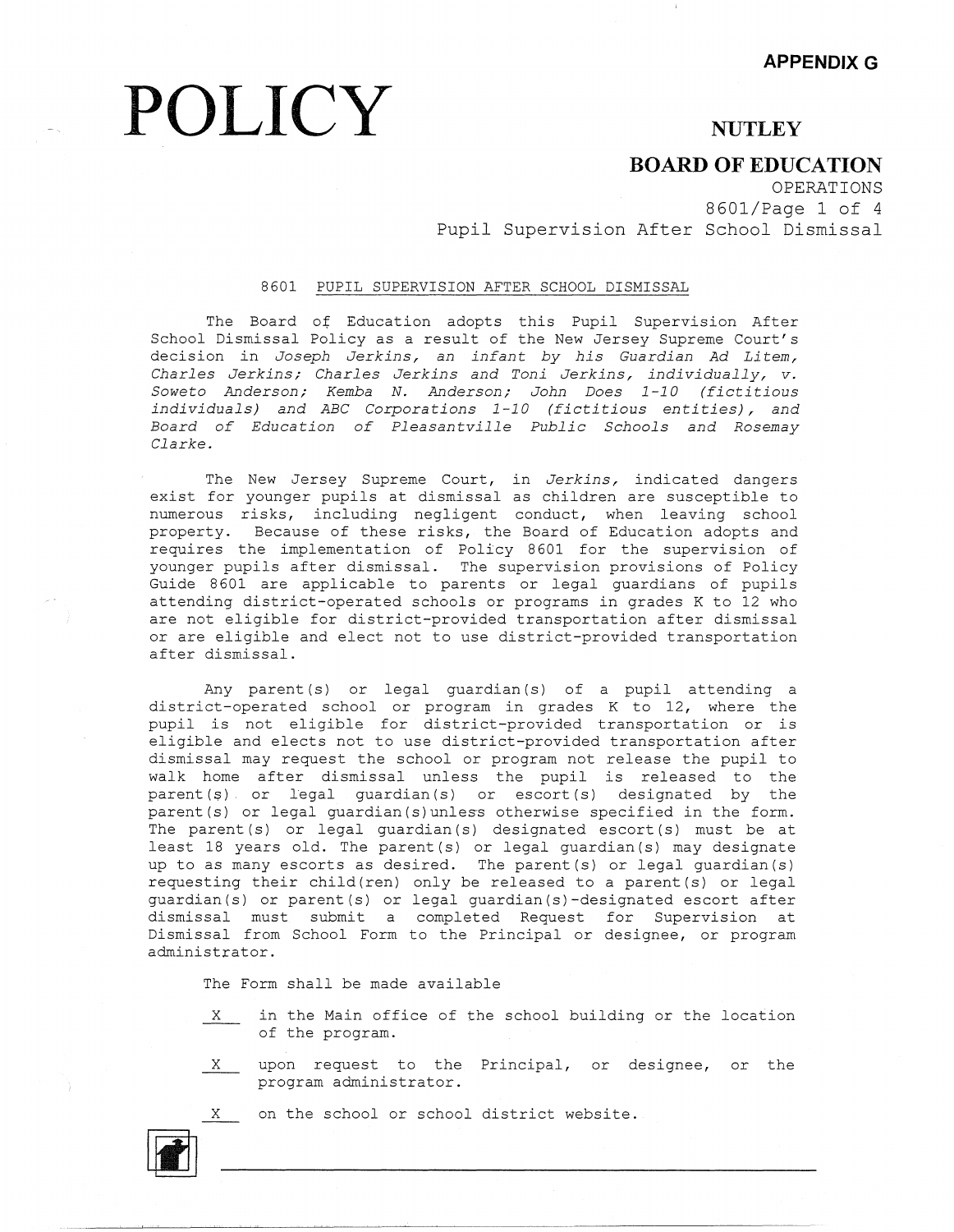## POLICY NUTLEY

### **BOARD OF EDUCATION**

OPERATIONS 8601/Page 2 of 4

Pupil Supervision After School Dismissal

to parent(s) or legal guardian(s) in the beginning of the school year.

Other  $-$ 

Only those parents or legal guardians requesting the school or program not release their child(ren) to walk home after school dismissal unless the child(ren) is released to the parent(s) or legal guardian(s) or designated escort need to complete the Request Form.

In order for the school administration to effectively implement the requirements of this Policy and to ensure the safety and security of pupils that will be released to a parent(s) or legal guardian(s) or designated escort, the parental request shall be applicable for every school day and shall apply for a duration period of the entire school year. The Request Form must be re-submitted at the end of the duration period. In addition, a parent(s) or legal guardian(s) may rescind their Request by submitting a written request to the Principal or program administrator indicating the date in which the parent(s) or legal guardian(s) no longer requests the school provide supervision of their child(ren) after school dismissal. The child(ren) will be dismissed in accordance with typical dismissal protocol effective the date indicated in the rescinding request.

The Principal or designee, or program administrator upon receiving the Request for Supervision at Dismissal from School Form, shall notify the appropriate school staff member(s) who has supervision of the pupil at dismissal time at the end of the school day of the parent's or legal guardian's request. The supervising staff member that receives such notice shall retain supervision of the pupil when other pupils are dismissed from school at the end of the school day.

Each Principal or program administrator will develop and implement a written Pupil Supervision After School Dismissal Plan for their school building or program location. This Plan shall include the school building's or program's supervision procedures for pupils at the end of the school day to the designated area in the school building or program and the location of the designated area in the school building or program. The Plan shall be based on the school's or program's ability to provide supervision, the accessibility for the parent (s) or legal guardian (s) or designated escort to pick-up the child without disrupting dismissal of the remaining school population, and other considerations unique to the school building or program location. The school's or program's Pupil Supervision After School Dismissal Plan shall be provided to all parent (s) or legal guardian(s) that have submitted a Request Form.

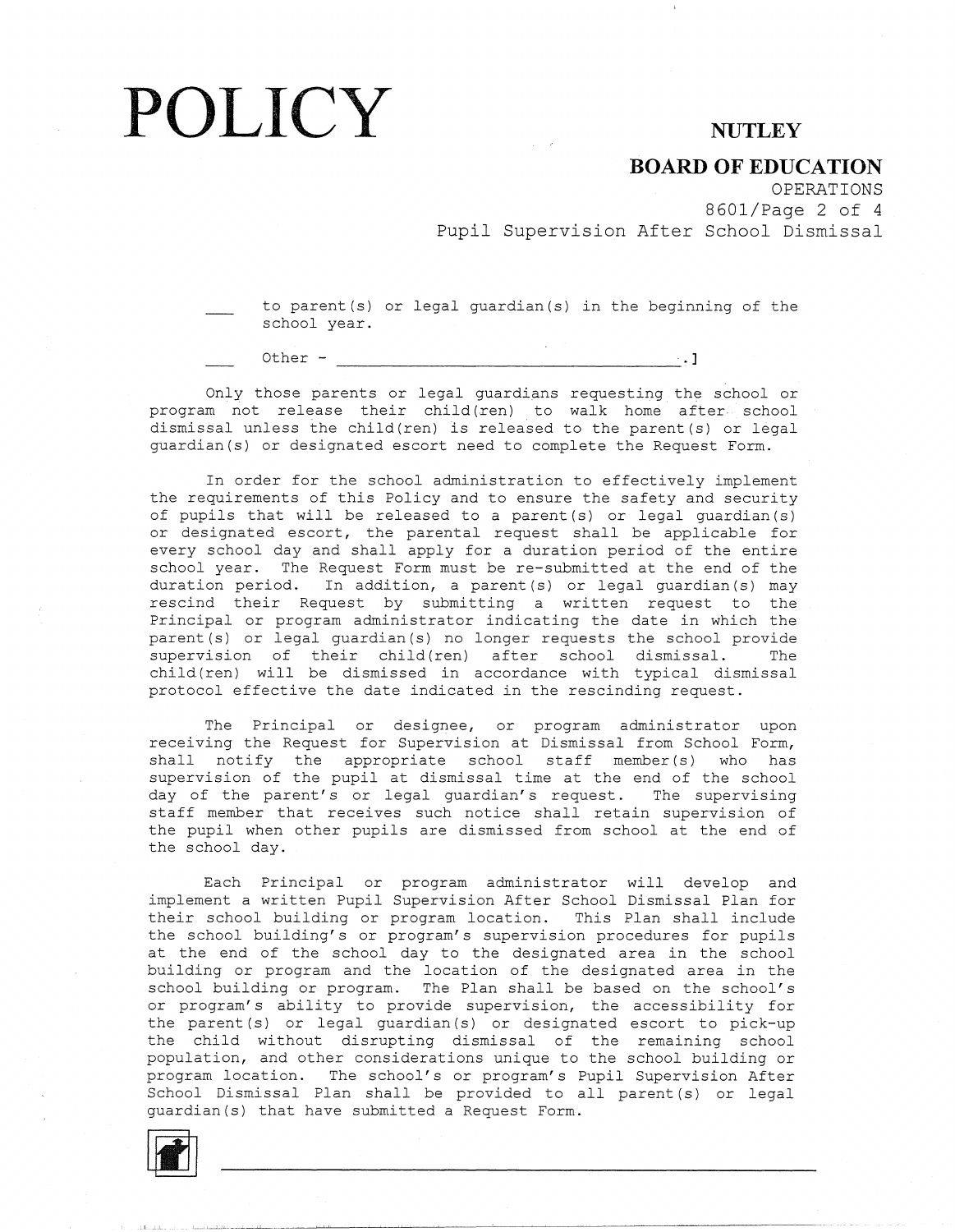## POLICY NUTLEY

**BOARD OF EDUCATION** 

OPERATIONS 8601/Page 3 of 4 Pupil Supervision After School Dismissal

In the event the parent(s) or legal guardian(s) or designated escort does not arrive to pick up their child(ren) after the dismissal time of school, the Principal or designee will attempt to contact the parent (s) or legal guardian (s) using the district's emergency call procedures.

For school districts that have after-school programs and elect to use the after-school program for the supervision of children who are not permitted to walk home alone unless escorted by a parent(s) or legal guardian(s) or designated escort.

Pupils shall be supervised by school staff after school dismissal to the location of the Board-approved after-school program. The staff member(s) of the after-school program will assume supervision of the pupil and will only release the pupil when the parent (s) or legal guardian (s) or designated escort arrives in the designated area in the after-school program and signs the pupil out of school.

In order to ensure the safety of other pupils being dismissed from school in accordance with typical school dismissal protocol, to limit interaction of parent (s) or legal guardian (s) or designated escorts with other pupils, and to avoid traffic and vehicular congestion outside the school building, the Principal or program administrator may prohibit the parent(s) or legal guardian(s) or designated escort from entering the school building until a time period after school has dismissed or until school buses and other vehicular traffic have cleared the school site. This determination may be made by each Principal or program administrator after considering the unique circumstances of the school building and the building's typical dismissal protocol.

In the event of an emergency such that, when an unforeseen event prevents a parent(s) or legal guardian(s) or designated escort from arriving for the child(ren) at dismissal within the time period designated by the Principal or program administrator, the pupil will remain under the supervision of the after-school program until the parent(s) or legal guardian(s) or designated escort arrives and signs the pupil out of school. In this circumstance, the parent (s) or legal guardian(s) may be subject to after-school program fees if it is determined by the Principal or program administrator the frequency of emergencies causing the parent(s) or legal guardian(s) or designated escort to be delayed in picking-up the pupil is excessive.